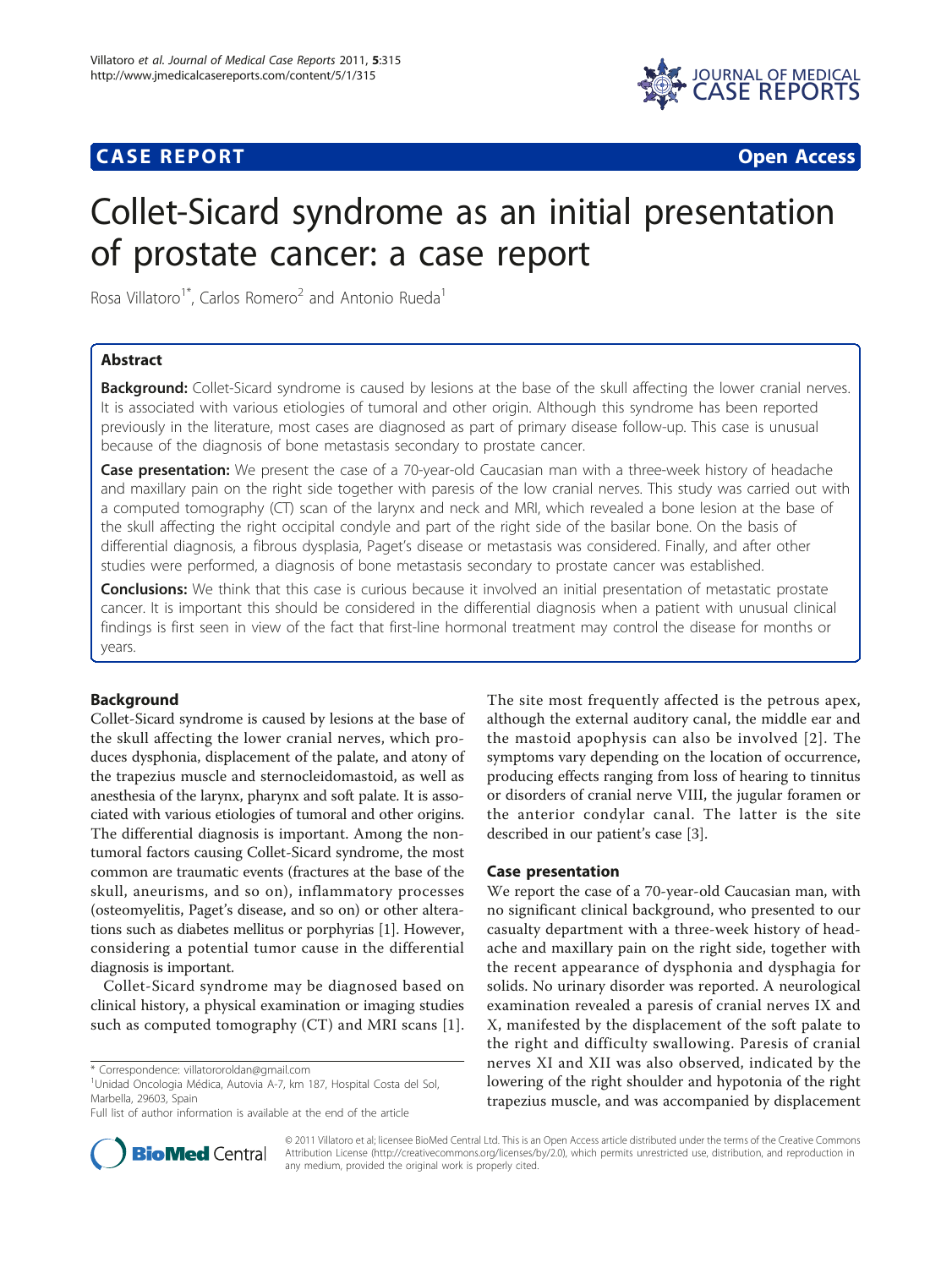of the tongue toward the right, right-side hypotonia and muscle twitching (Figures 1 and 2). Results of the rest of the physical examination were normal.

Blood analysis results revealed an alkaline phosphatase level of 350 UI/L (normal range 44 to 147 UI/L) but no other significant alterations. In view of the paresis of the four lower cranial nerves, a CT scan of the larynx and neck was performed; the CT scan revealed an asymmetrical union between the clivus and the right occipital condyle, adjacent to the jugular foramen, with increased ground-glass bone density. There was no visible lesion to the bone cortex or soft tissues. This study was complemented with an MRI scan, which revealed a bone lesion producing a hypointense signal at sequences T1 and T2. Administration of a gadolinium contrast agent produced a moderate degree of enhancement at the base of the skull, affecting the right occipital condyle and part of the right side of the basilar bone (Figure 3). The image corresponded to a moderately space-occupying blastic lesion, visible in the CT scan, which slightly decreased the caliber of the jugular foramen and the condylar canal. Therefore, fibrous dysplasia, Paget's disease and metastasis were considered in the differential diagnosis.

Subsequently, an additional radiographic examination of the lumbar column and pelvis was carried out; this examination did not reveal any lesions suggestive of Paget's disease. A bone gammagraphy was then requested, and images showed multiple pathological foci of tracer uptake in the right maxilla, the rib cage, right scapula, spine and pelvis. These foci were compatible with disseminated bone metastases. The blood analysis was repeated, and tumor markers were studied. The initial prostate-specific antigen (PSA) value was 21.30 ng/mL.

A physical examination revealed an enlarged prostate with a hard consistency, destructured in the left lobe. Because there was a strong suspicion of prostate



Figure 1 Paresis of cranial nerve XI.

Figure 2 Paresis of cranial nerve XII.

neoplasm, a biopsy was performed. The anatomic pathology findings were bilateral common adenocarcinoma, with a Gleason grade of 8 (4+4), affecting 60% of the tissue. There was no presence in the periprostatic adipose tissue and no perineural infiltration.

Following the diagnosis of stage IV prostate adenocarcinoma by metastatic bone dissemination with Collet-Sicard or jugular foramen syndrome, hormone treatment was begun with an antiandrogen. Then, 15 days later, a luteinizing hormone-releasing hormone (LHRH) analog



Figure 3 MRI scan with moderate degree of enhancement at the base of the skull, affecting the right occipital condyle and part of the right side of the basilar bone.